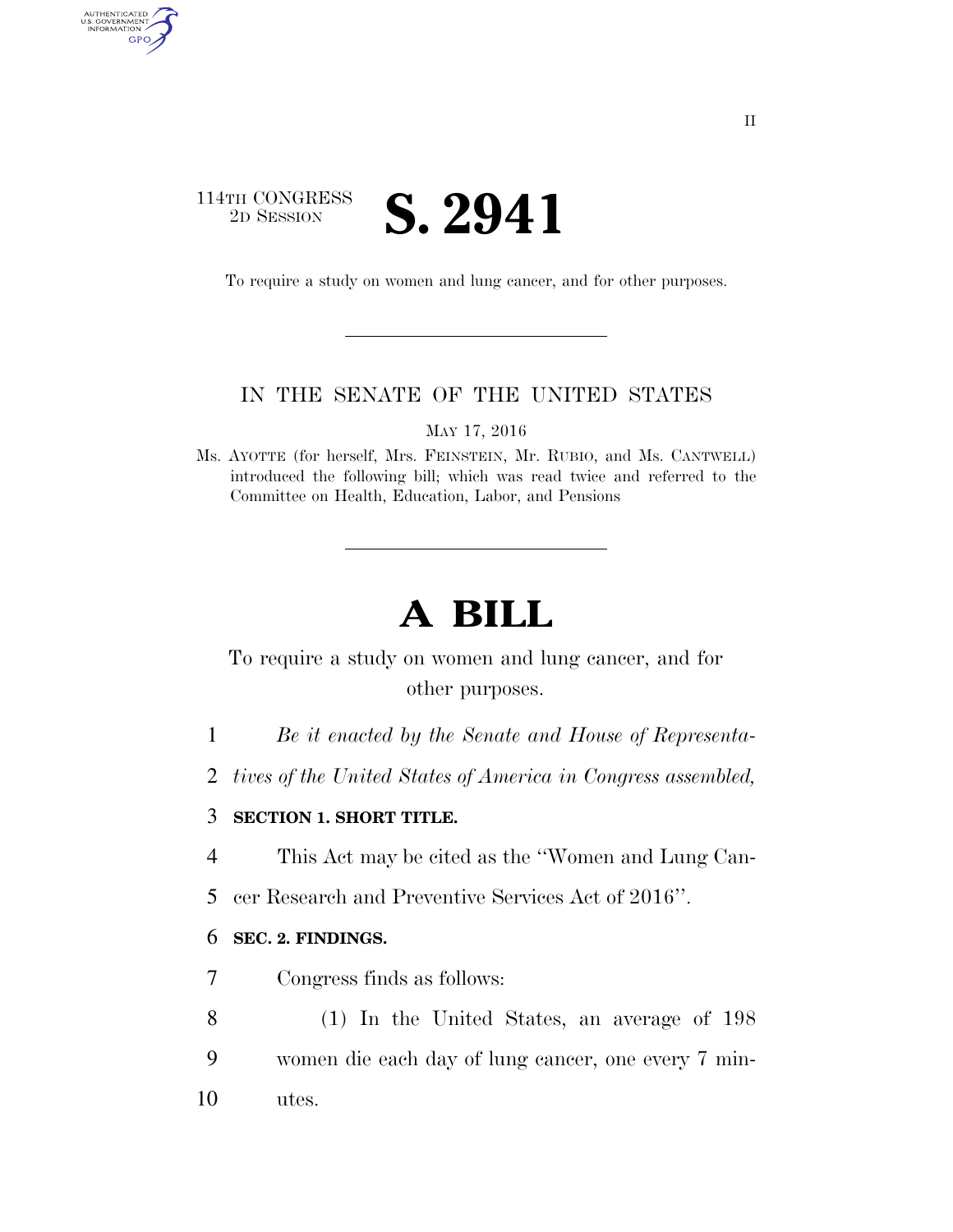(2) Lung cancer is the leading cause of cancer death among women.

 (3) The National Cancer Institute estimates that in 2016, 71,600 women will die of lung cancer, more than the combined total of all estimated deaths from breast cancer (40,450), ovarian cancer (14,240), cervical cancer (4,120), uterine cancer (10,470) and other gynecologic cancers (1,990).

 (4) Two-thirds of never-smokers diagnosed with lung cancer are women; lung cancer in never-smok- ers is the sixth leading cause of all cancer deaths. (5) According to a report of the Surgeon Gen- eral in 2014 entitled, ''The Health Consequences of Smoking—50 Years of Progress'', the relative risk

 of women smokers developing lung cancer compared to women who never smoked increased tenfold be-tween 1965 and 2010.

 (6) Women are at greater risk than men of being diagnosed with lung cancer at young ages.

 (7) Women smokers with BRCA2 mutations, more commonly associated with breast cancer, have a 1 in 4 risk of developing lung cancer.

 (8) A Government Accountability Office report published on October 22, 2015, called for the Na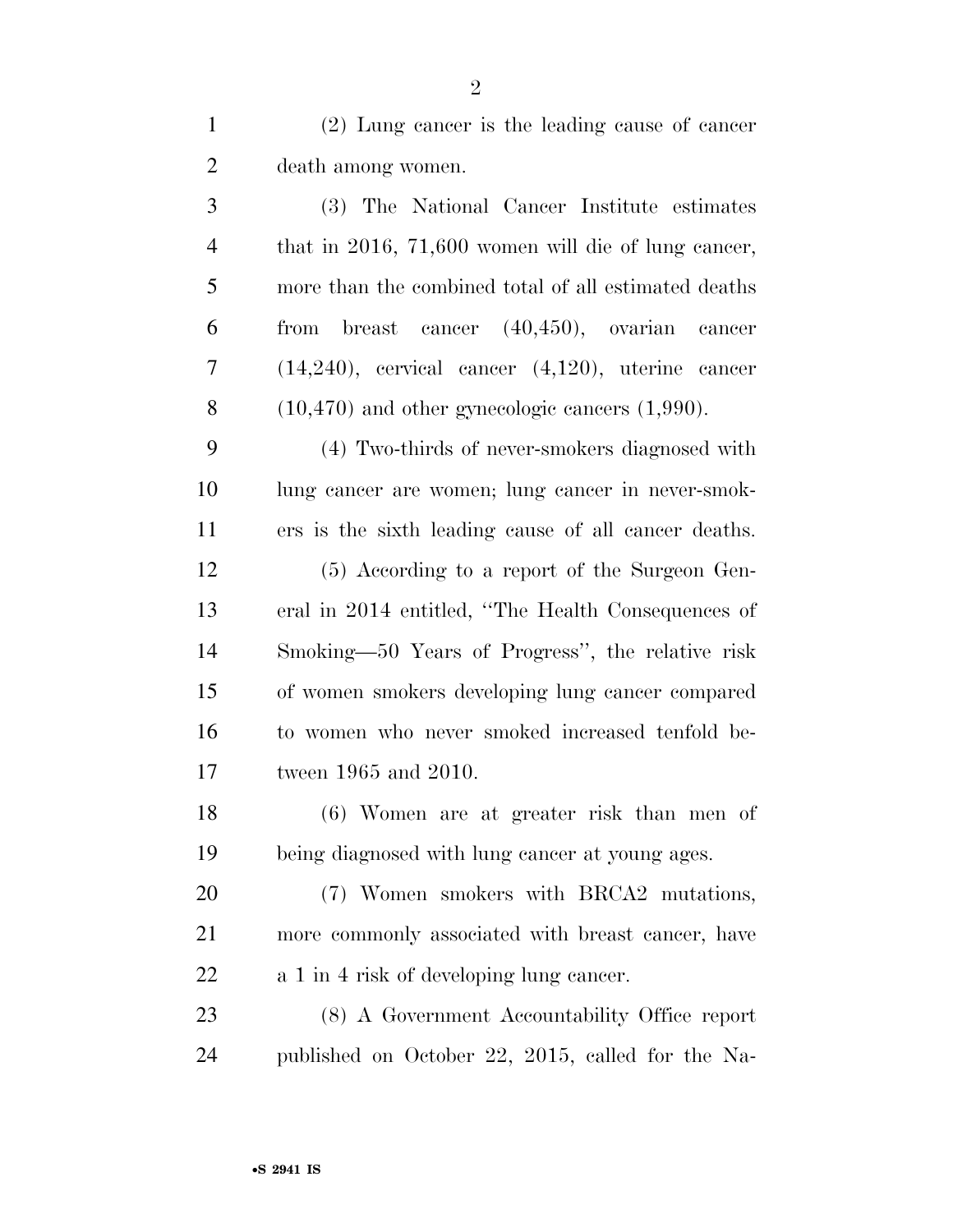tional Institutes of Health to do more in evaluating gender differences in research.

 (9) Additional research strategies and clinical trials are necessary to explore the differences in lung cancer risk factors, incidence, and treatment re- sponse in women, and to address the disparate im- pact of lung cancer on women who have never smoked.

 (10) Lung cancer screening, which can detect lung cancer at its earliest, most curable stage, is a covered service available without cost-sharing for those at high risk.

 (11) Published peer-reviewed actuarial studies indicate that lung cancer screening individuals at high risk is cost-effective.

 (12) The National Framework of Excellence in Lung Cancer Screening and Continuum of Care, launched in 2012, demonstrated that lung cancer screening can be safely and effectively carried out in community hospital settings around the Nation.

 (13) Lung cancer screening research indicates that the same technology used to screen for lung cancer could be used to simultaneously screen for early breast, heart, and lung diseases, which to-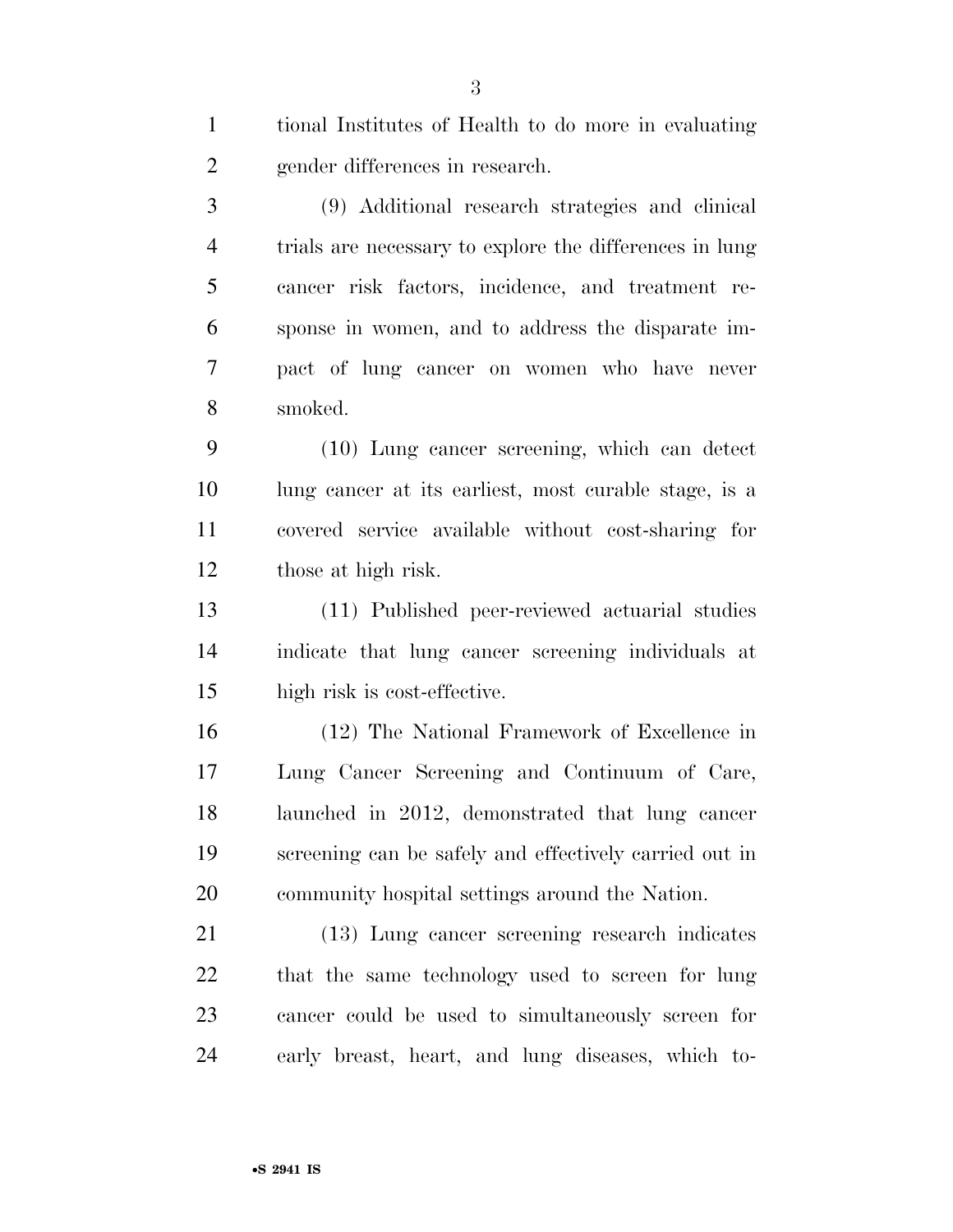| $\mathbf{1}$   | gether constitute more than 50 percent of deaths     |
|----------------|------------------------------------------------------|
| 2              | among women in the United States.                    |
| 3              | (14) Information on the impact of lung cancer        |
| $\overline{4}$ | on women and the importance of early detection       |
| 5              | should be incorporated into all public health aware- |
| 6              | ness campaigns.                                      |
| 7              | SEC. 3. SENSE OF CONGRESS CONCERNING WOMEN AND       |
| 8              | LUNG CANCER.                                         |
| 9              | It is the sense of Congress that—                    |
| 10             | $(1)$ there is a disparate impact of lung cancer     |
| 11             | on women and, in particular, on women who have       |
| 12             | never smoked;                                        |
| 13             | (2) additional research strategies to explore the    |
| 14             | differences in women with respect to lung cancer     |
| 15             | risk factors, incidence, histology, and response to  |
| 16             | treatment are justified and necessary;               |
| 17             | (3) the implementation of lung cancer preven-        |
| 18             | tive services for women should be accelerated; and   |
| 19             | (4) the public health agencies of the Federal        |
| 20             | Government should coordinate public education and    |
| 21             | awareness programs on the impact of lung cancer on   |
| 22             | women and the importance of early detection.         |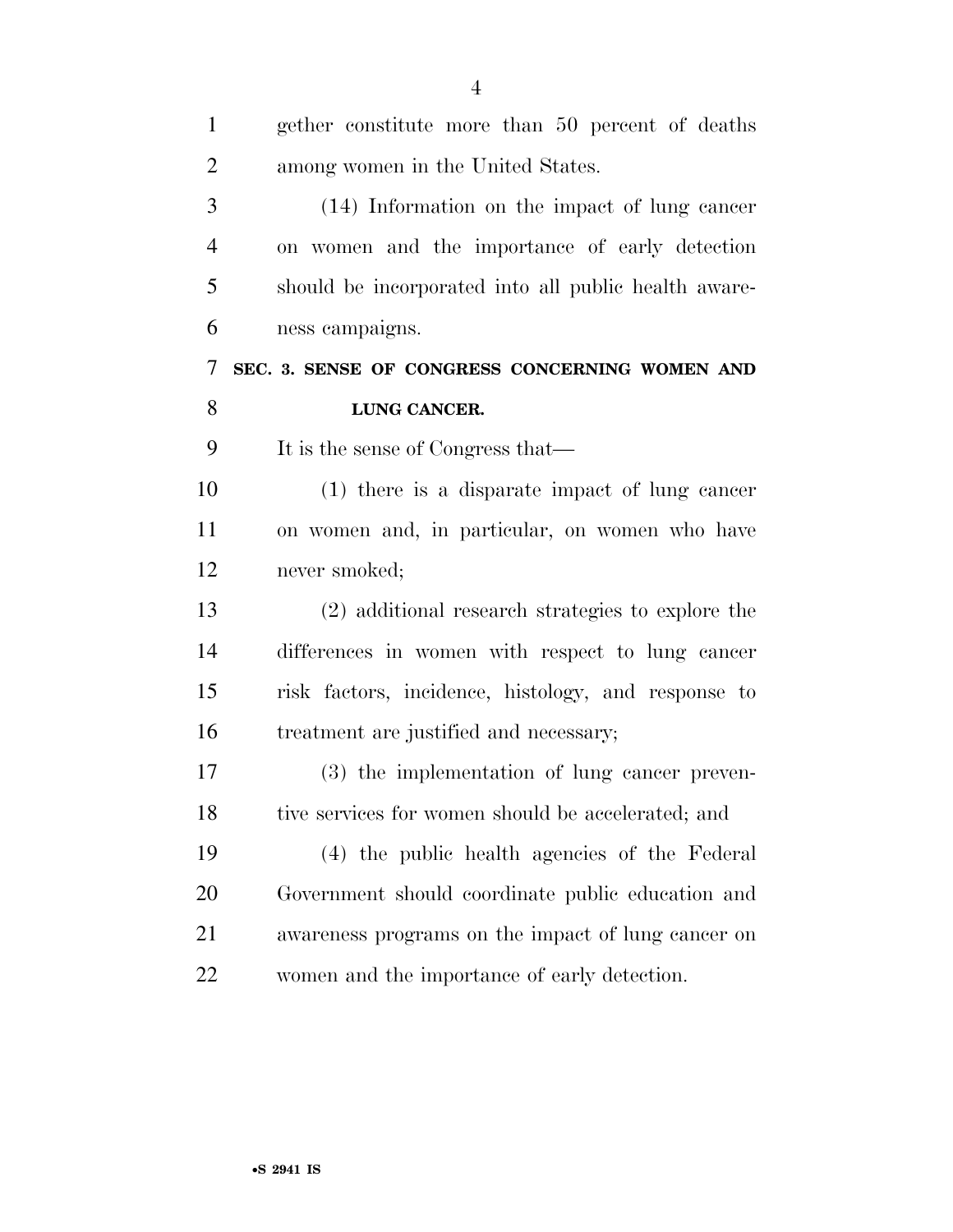**SEC. 4. STUDY TO EVALUATE AND MAKE RECOMMENDA- TIONS FOR THE ACCELERATION OF RE- SEARCH ON WOMEN AND LUNG CANCER, GREATER ACCESS TO PREVENTIVE SERV- ICES, AND STRATEGIC PUBLIC AWARENESS AND EDUCATION CAMPAIGNS.**  (a) STUDY.—The Secretary of Health and Human Services, in consultation with the Secretary of Defense and Secretary of Veterans Affairs, shall conduct an inter- agency study to evaluate the status of, and make rec- ommendations for increased— (1) research on women and lung cancer; (2) access to lung cancer preventive services; and (3) strategic public awareness and education campaigns on lung cancer. (b) CONTENT.—The study and recommendations under subsection (a) shall include— (1) a review and comprehensive report on the outcomes of previous research, the status of existing research activities, and knowledge gaps related to women and lung cancer in all agencies of the Fed-

eral Government;

 (2) specific recommendations for a collabo- rative, interagency, multidisciplinary, and innovative research program, that would—